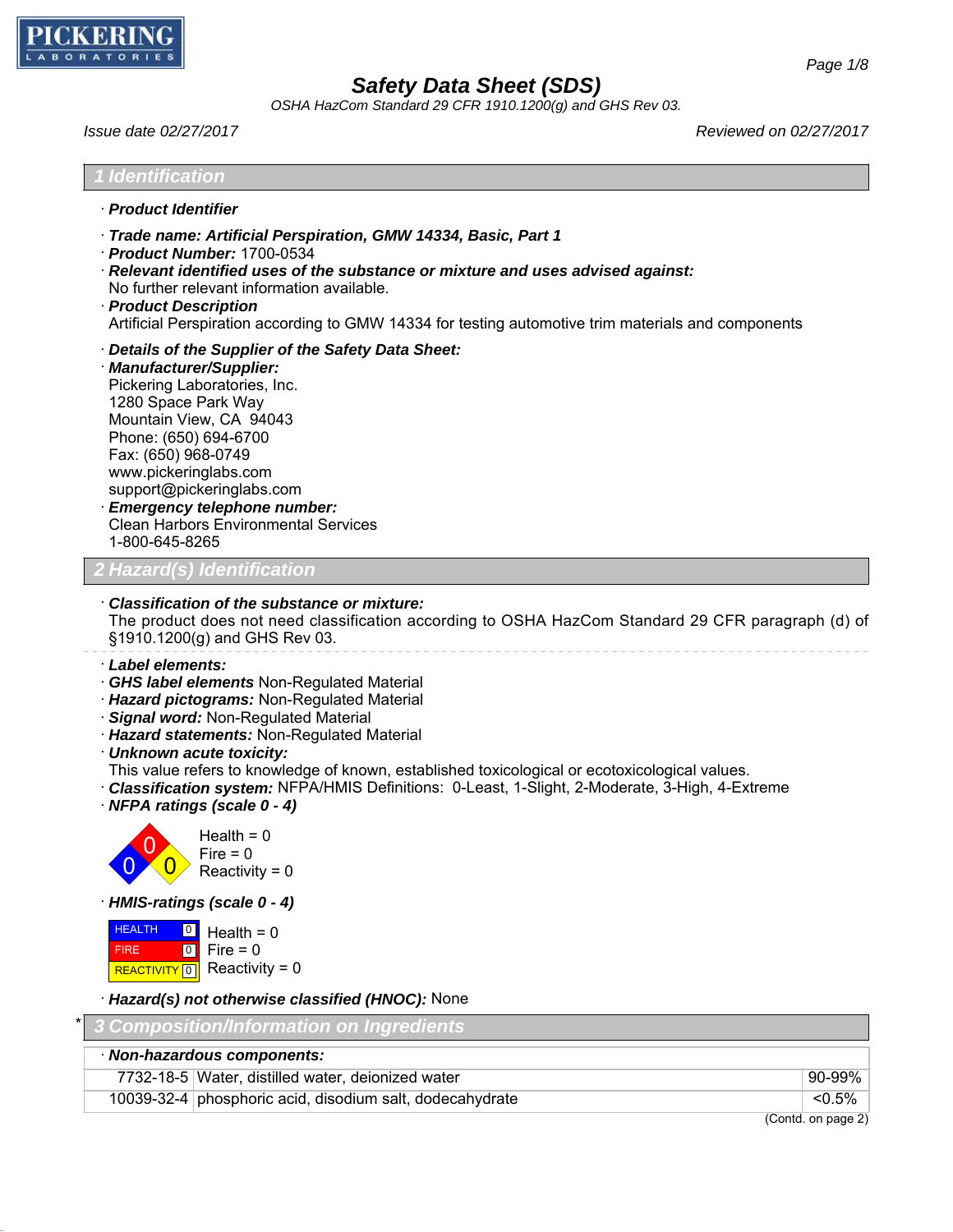

*OSHA HazCom Standard 29 CFR 1910.1200(g) and GHS Rev 03.*

*Issue date 02/27/2017 Reviewed on 02/27/2017*

### *Trade name: Artificial Perspiration, GMW 14334, Basic, Part 1*

#### · *Chemical characterization: Mixtures*

· *Description:* Mixture of substances listed below with non-hazardous additions.

| · Dangerous Components:            |                 |                            |              |
|------------------------------------|-----------------|----------------------------|--------------|
| CAS: 7647-14-5<br>RTECS: VZ4725000 | Sodium Chloride | $\Diamond$ STOT SE 3, H335 | $\leq 2.5\%$ |

### · *Additional information:*

The exact percentages of the ingredients of this mixture are considered to be proprietary and are withheld in accordance with the provisions of paragraph (i) of §1910.1200 of 29 CFR 1910.1200 Trade Secrets.

\* *4 First-Aid Measures*

#### · *Description of first aid measures:*

- · *General information:* No special measures required.
- · *After inhalation:* Not anticipated under normal use.
- · *After skin contact:* Immediately wash with water and soap and rinse thoroughly.
- · *After eye contact:*
- Hold eyelids apart and flush eyes with plenty of water for at least 15 minutes. Get medical attention.
- · *After swallowing:*

Rinse mouth with water ensuring that rinse is not swallowed. Drink 2 glasses of water to dilute and induce vomitting by touching finger to the back of the victims throat. Get medical assistance immediately.

- · *Information for doctor:*
- · *Most important symptoms and effects, both acute and delayed:* No further relevant information available. · *Indication of any immediate medical attention and special treatment needed:*

No further relevant information available.

### \* *5 Fire-Fighting Measures*

- · *Extinguishing media:*
- · *Suitable extinguishing agents:*

CO<sub>2</sub>, extinguishing powder or water spray. Fight larger fires with water spray or alcohol resistant foam.

- · *Special hazards arising from the substance or mixture:* No further relevant information available.
- · *Advice for firefighters:*
- · *Protective equipment:*

As in any fire, wear self-contained breathing apparatus pressure-demand (NIOSH approved or equivalent) and full protective gear to prevent contact with skin and eyes.

\* *6 Accidental Release Measures*

- · *Personal precautions, protective equipment and emergency procedures:*
- Wear protective equipment. Keep unprotected persons away.
- · *Environmental precautions:*
- Dilute with plenty of water.

Do not allow to enter sewers/surface or ground water.

- · *Methods and material for containment and cleaning up:*
- Ensure adequate ventilation.
- Use neutralizing agent.

Absorb with liquid-binding material (i.e. sand, diatomite, acid binders, universal binders, sawdust).

Dispose contaminated material as waste according to section 13.

· *Reference to other sections:*

See Section 7 for information on safe handling.

See Section 8 for information on personal protection equipment.

See Section 13 for disposal information.

(Contd. on page 3)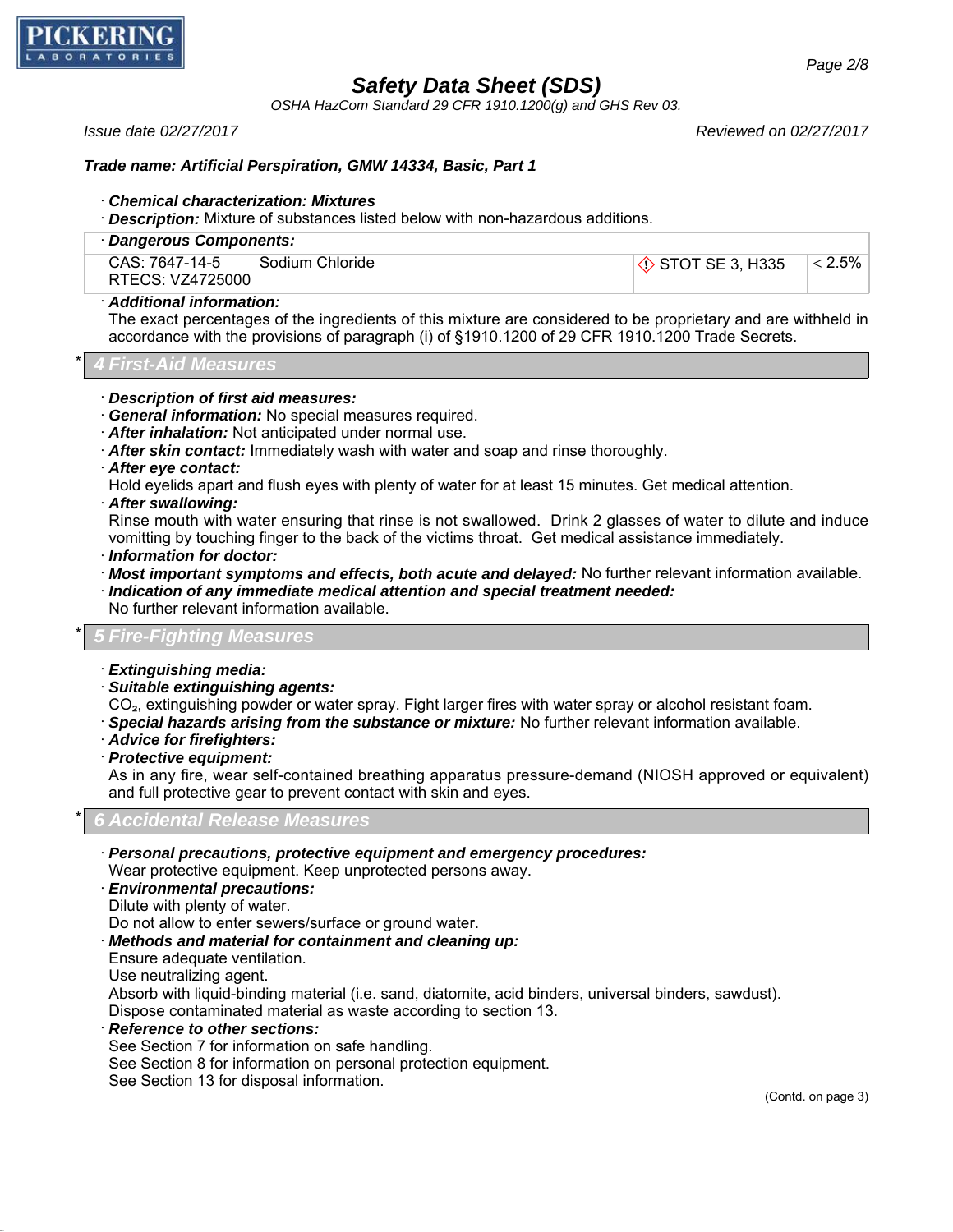

*OSHA HazCom Standard 29 CFR 1910.1200(g) and GHS Rev 03.*

*Issue date 02/27/2017 Reviewed on 02/27/2017*

## *Trade name: Artificial Perspiration, GMW 14334, Basic, Part 1*

### · *Protective Action Criteria for Chemicals*

· *PAC-1:*

None of the ingredients are listed.

· *PAC-2:*

None of the ingredients are listed.

· *PAC-3:*

None of the ingredients are listed.

## \* *7 Handling and Storage*

- · *Handling*
- · *Precautions for safe handling:*

Ensure good ventilation/exhaustion at the workplace. Avoid contact with skin, eyes and clothing Avoid breathing fumes.

- Use personal protection equipment as outlined in section 8.
- · *Information about protection against explosions and fires:* No special measures required.
- · *Conditions for safe storage, including any incompatibilities:*
- · *Storage*
- · *Requirements to be met by storerooms and receptacles:* Store under refrigeration
- · *Information about storage in one common storage facility:* Not required.
- · *Further information about storage conditions:*

Keep receptacle tightly sealed.

Shelf Life = 1 Year

- · *Specific end use(s):* No further relevant information available.
- \* *8 Exposure Controls/Personal Protection*
- · *Additional information about design of technical systems:* No further data; see section 7.
- · *Control parameters:*
- · *Components with occupational exposure limits:*

The product does not contain any relevant quantities of materials with critical values that have to be monitored at the workplace.

· *Additional information:* The lists that were valid during the creation of this SDS were used as basis.

- · *Exposure controls:*
- · *Personal protective equipment:*
- · *General protective and hygienic measures:*

Use adequate exhaust ventilation to prevent inhalation of product vapors.

Do not eat or drink while handling product.

Avoid contact with the eyes and skin.

Wash hands before breaks and at the end of work.

Immediately remove all soiled and contaminated clothing.

· *Breathing equipment:*

Respiratory protection is not required unless handling of the material produces nuisance airborne concentrations.

· *Protection of hands:*



Protective gloves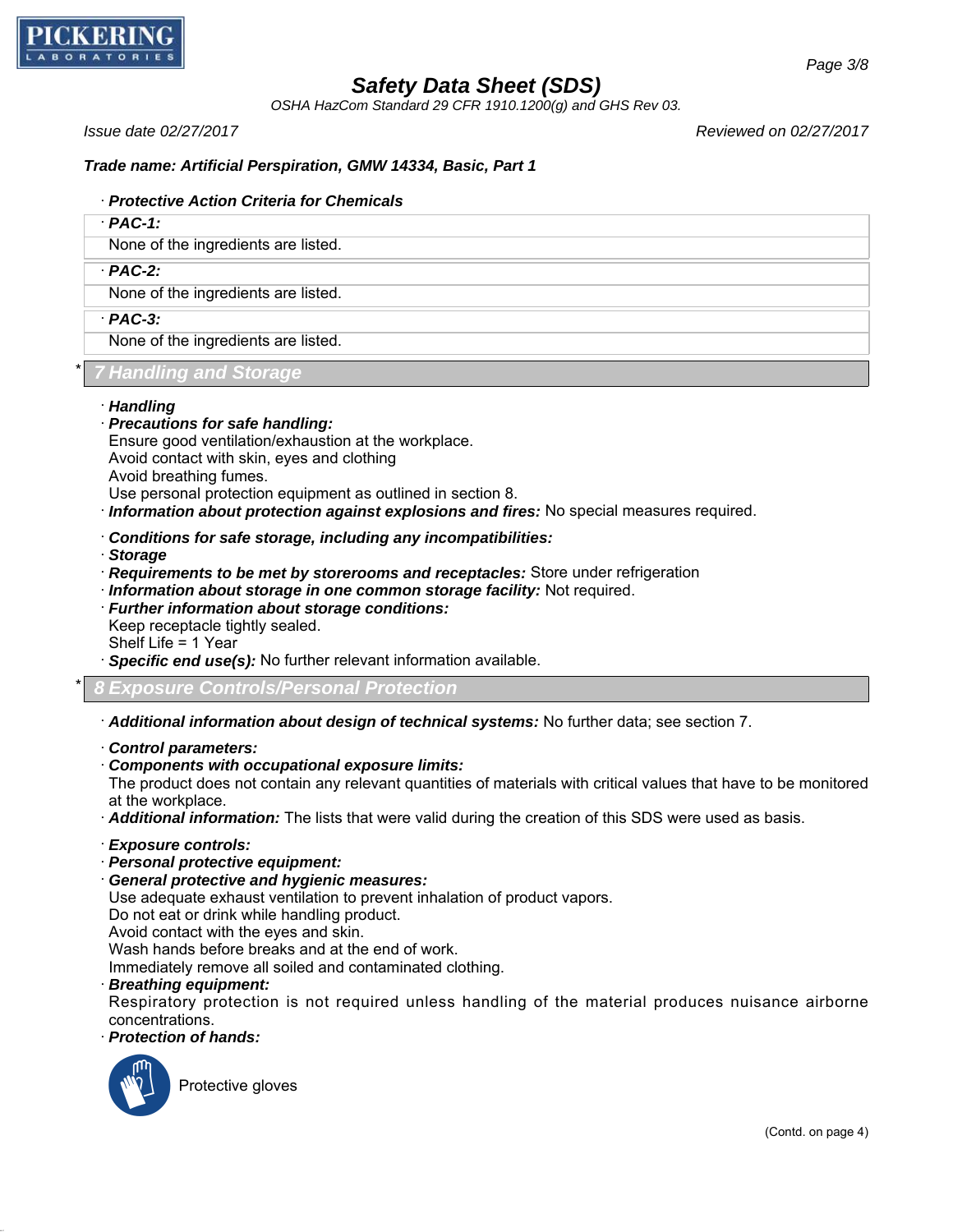

*OSHA HazCom Standard 29 CFR 1910.1200(g) and GHS Rev 03.*

#### *Issue date 02/27/2017 Reviewed on 02/27/2017*

#### *Trade name: Artificial Perspiration, GMW 14334, Basic, Part 1*

- · *Material of gloves:* Rubber, latex or vinyl.
- · *Penetration time of glove material:*

The exact break-through time has to be determined and observed by the manufacturer of the protective gloves.

· *Eye protection:*



Tightly sealed goggles

· *Body protection:* Lab coat

\* *9 Physical and Chemical Properties*

| Information on basic physical and chemical properties      |                                               |
|------------------------------------------------------------|-----------------------------------------------|
| <b>General Information</b><br>· Appearance:                |                                               |
| Form:                                                      | Liquid                                        |
| Color:                                                     | Clear                                         |
| · Odor:                                                    | Odorless                                      |
| Odor threshold:                                            | Not determined.                               |
| · pH-value:                                                | Not applicable.                               |
| Change in condition                                        |                                               |
| <b>Melting point/Melting range:</b>                        | Not determined.                               |
| <b>Boiling point/Boiling range:</b>                        | 100 °C (212 °F)                               |
| · Flash point:                                             | None                                          |
| · Flammability (solid, gaseous):                           | Not determined.                               |
| · Ignition temperature:                                    | Not determined.                               |
| Decomposition temperature:                                 | Not determined.                               |
| · Auto igniting:                                           | Product is not self-igniting.                 |
| · Danger of explosion:                                     | Product does not present an explosion hazard. |
| · Explosion limits:                                        |                                               |
| Lower:                                                     | Not determined.                               |
| <b>Upper:</b>                                              | Not determined.                               |
| · Vapor pressure:                                          | Not applicable.                               |
| · Density:                                                 |                                               |
| <b>Relative density:</b>                                   | Not determined.                               |
| Vapor density:                                             | Not applicable.                               |
| <b>Evaporation rate:</b>                                   | Not applicable.                               |
| · Solubility in / Miscibility with:                        |                                               |
| <b>Water:</b>                                              | Aqueous solution                              |
| · Partition coefficient (n-octanol/water): Not determined. |                                               |
| · Viscosity:                                               |                                               |
| Dynamic:                                                   | Not applicable.                               |
| <b>Kinematic:</b>                                          | Not applicable.                               |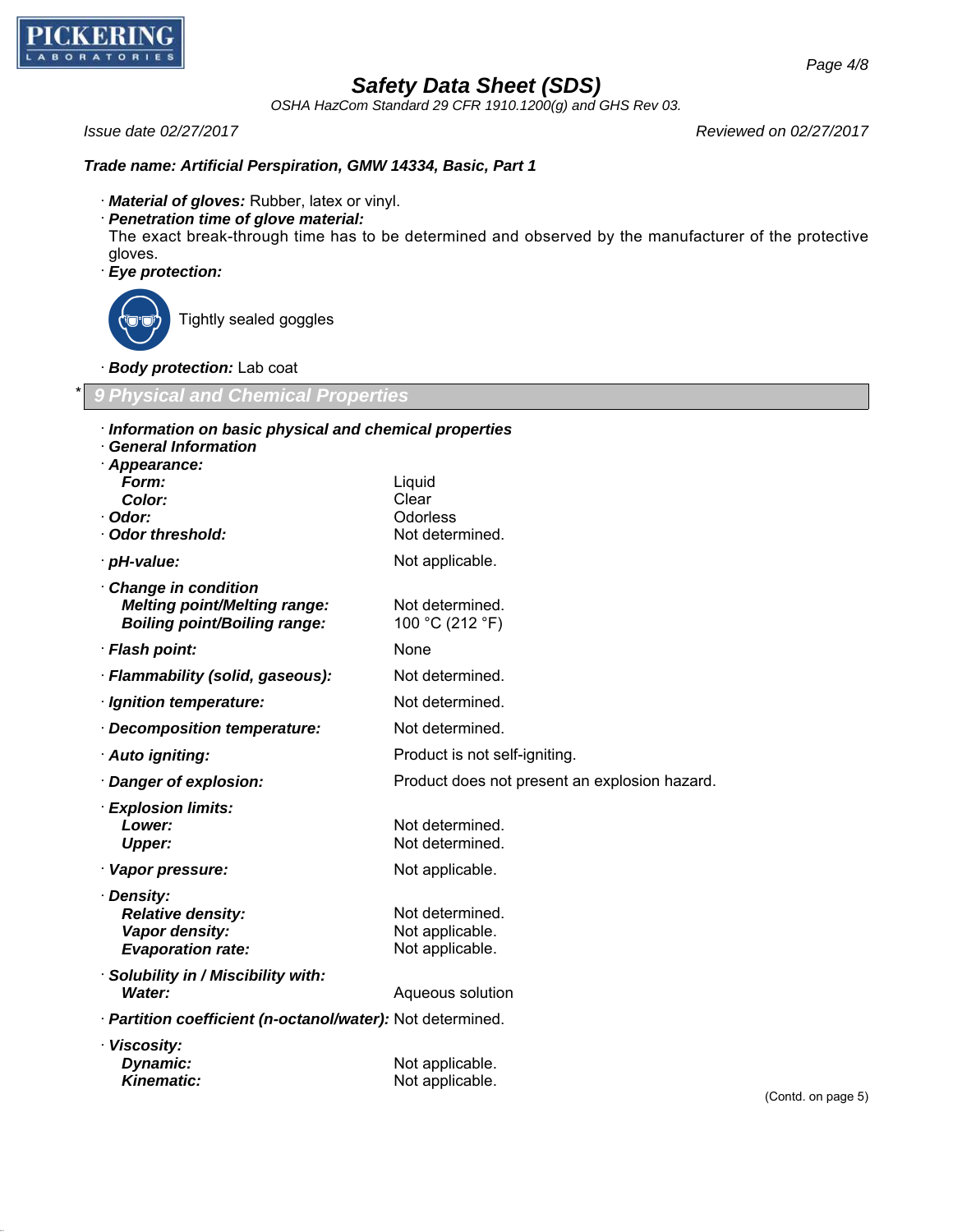

*OSHA HazCom Standard 29 CFR 1910.1200(g) and GHS Rev 03.*

*Issue date 02/27/2017 Reviewed on 02/27/2017*

### *Trade name: Artificial Perspiration, GMW 14334, Basic, Part 1*

· *Other information:* No further relevant information available.

#### *10 Stability and Reactivity*

- · *Reactivity:* No further relevant information available.
- · *Chemical stability:* Stable under normal conditions.
- · *Thermal decomposition / conditions to be avoided:* No decomposition if used according to specifications.
- · *Possibility of hazardous reactions:* No dangerous reactions known.
- · *Conditions to avoid:* No further relevant information available.
- · *Incompatible materials:* No further relevant information available.
- · *Hazardous decomposition products:* No dangerous decomposition products known.

#### *11 Toxicological Information*

- · *Information on toxicological effects:*
- · *Acute toxicity:*

· *LD/LC50 values that are relevant for classification:*

#### **7647-14-5 Sodium Chloride**

Oral LD50 4000 mg/kg (Mouse)

3000 mg/kg (Rat)

Dermal LD50 >10000 mg/kg (Rabbit)

#### · *Primary irritant effect:*

- · *On the skin:* Mild irritant effect.
- · *On the eye:* Mild irritant effect.

#### · *Additional toxicological information:*

The product is not subject to classification according to internally approved calculation methods for preparations.

When used and handled according to specifications, the product does not have any harmful effects according to our experience and the information provided to us.

#### · *Carcinogenic categories:*

| · IARC (International Agency for Research on Cancer): |  |
|-------------------------------------------------------|--|
|-------------------------------------------------------|--|

None of the ingredients are listed.

#### · *NTP (National Toxicology Program):*

None of the ingredients are listed.

· *OSHA-Ca (Occupational Safety & Health Administration):*

None of the ingredients are listed.

#### *12 Ecological Information*

#### · *Toxicity:*

· *Aquatic toxicity:*

**7647-14-5 Sodium Chloride**

EC50 340.7-469.2 mg/l (Water flea)

· *Persistence and degradability:* No further relevant information available.

· *Behavior in environmental systems:*

· *Bioaccumulative potential:* No further relevant information available.

· *Mobility in soil:* No further relevant information available.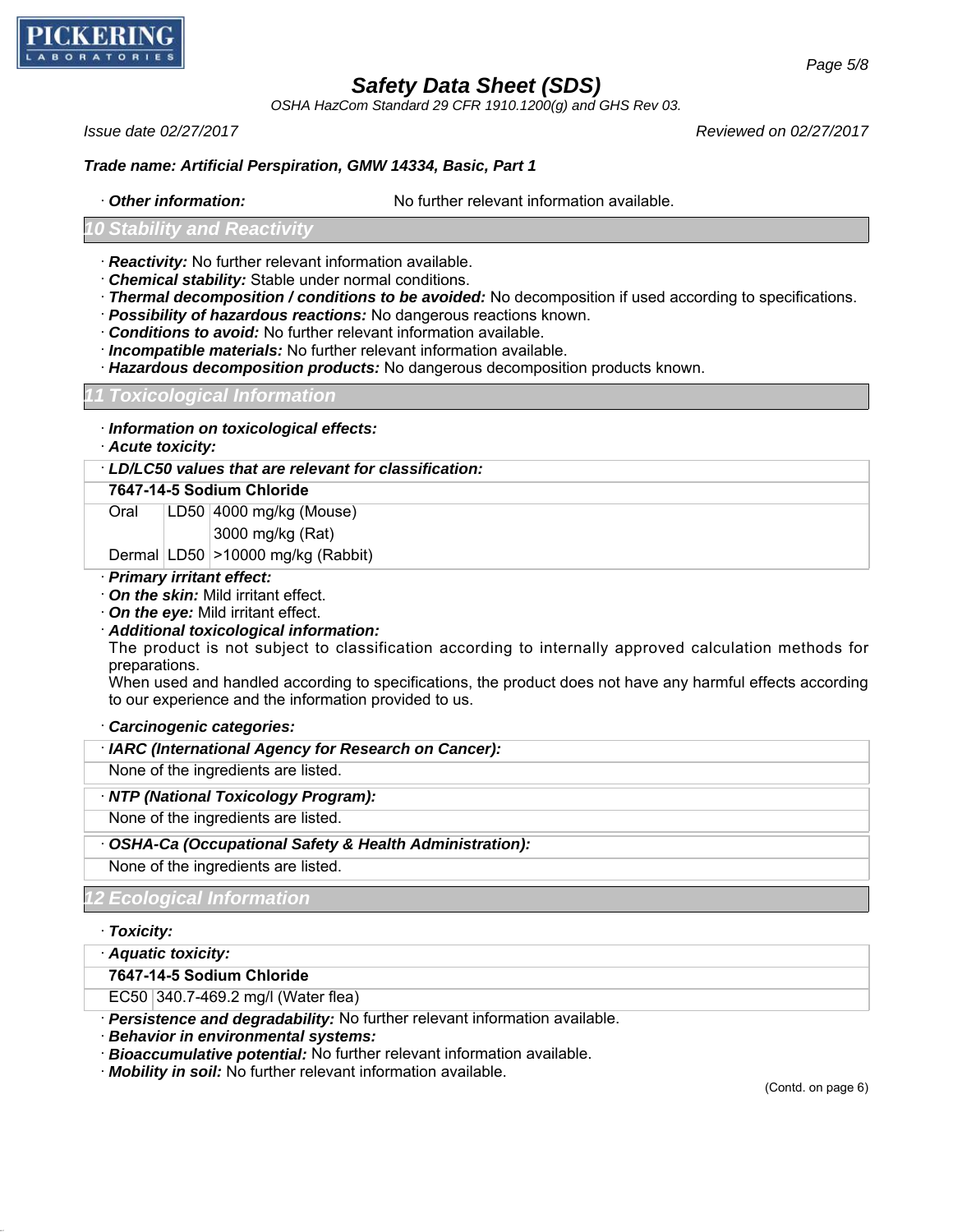

*OSHA HazCom Standard 29 CFR 1910.1200(g) and GHS Rev 03.*

*Issue date 02/27/2017 Reviewed on 02/27/2017*

### *Trade name: Artificial Perspiration, GMW 14334, Basic, Part 1*

- · *Additional ecological information:*
- · *General notes:*

Water hazard class 1 (Self-assessment): slightly hazardous for water

- Generally not hazardous for water.
- · *Results of PBT and vPvB assessment:*
- · *PBT:* Not applicable.
- · *vPvB:* Not applicable.
- · *Other adverse effects:* No further relevant information available.

### \* *13 Disposal Considerations*

- · *Waste treatment methods:*
- · *Recommendation:*

This product may be mixed with a combustible solvent and burned in a chemical incinerator equipped with an after burner and scruber. This product can also be sent to an EPA approved waste disposal facility. Observe all federal, state and local environmental regulations when disposing of this material.

- · *Uncleaned packagings*
- · *Recommendation:* Disposal must be made according to official regulations.
- · *Recommended cleansing agent:* Water, if necessary with cleansing agents.

#### *14 Transport Information*

| · UN-Number:<br>· DOT, ADR/ADN, ADN, IMDG, IATA<br>· UN proper shipping name:<br>· DOT, ADR/ADN, ADN, IMDG, IATA<br>· Transport hazard class(es):                                                                                                                              | Non-Regulated Material<br>Non-Regulated Material                                                                                    |
|--------------------------------------------------------------------------------------------------------------------------------------------------------------------------------------------------------------------------------------------------------------------------------|-------------------------------------------------------------------------------------------------------------------------------------|
| · DOT, ADR/ADN, ADN, IMDG, IATA<br>· Class:<br>· Packing group:<br>· DOT, ADR/ADN, IMDG, IATA<br>· Environmental hazards:<br>· Special precautions for user:<br>Transport in bulk according to Annex II of<br><b>MARPOL73/78 and the IBC Code:</b><br>· UN "Model Regulation": | Non-Regulated Material<br>Non-Regulated Material<br>Not applicable.<br>Not applicable.<br>Not applicable.<br>Non-Regulated Material |
| E Doqulatoru Information                                                                                                                                                                                                                                                       |                                                                                                                                     |

# *15 Regulatory Information*

- · *Safety, health and environmental regulations/legislation specific for the substance or mixture:*
- · *SARA (Superfund Amendments and Reauthorization):*
- · *Section 355 (extremely hazardous substances):*

None of the ingredients are listed.

· *Section 313 (Specific toxic chemical listings):*

None of the ingredients are listed.

## · *TSCA (Toxic Substances Control Act):*

7647-14-5 Sodium Chloride

7732-18-5 Water, distilled water, deionized water

(Contd. on page 7)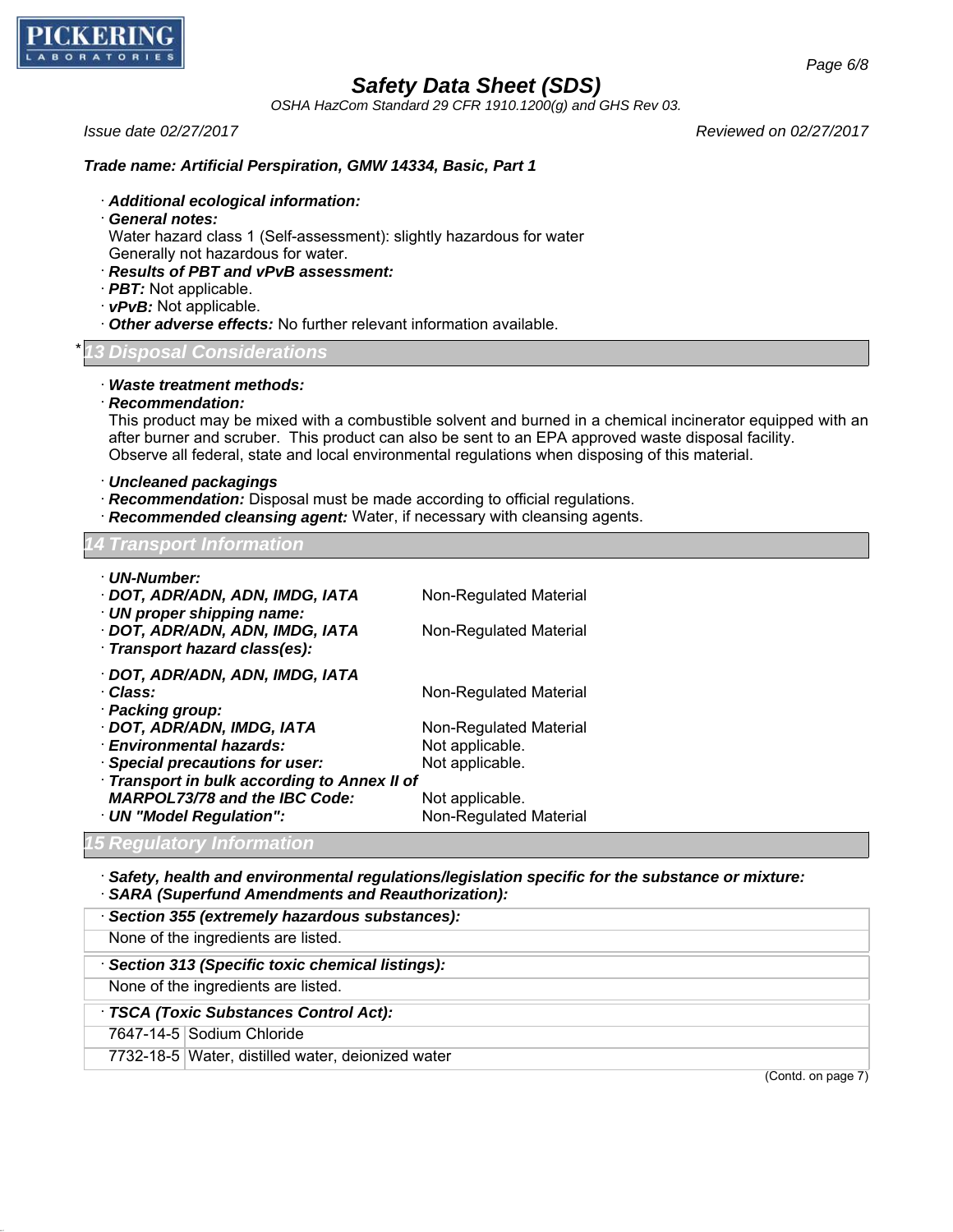

*OSHA HazCom Standard 29 CFR 1910.1200(g) and GHS Rev 03.*

*Issue date 02/27/2017 Reviewed on 02/27/2017*

### *Trade name: Artificial Perspiration, GMW 14334, Basic, Part 1*

| <b>California Proposition 65:</b>                                                                    |
|------------------------------------------------------------------------------------------------------|
| <b>Chemicals known to cause cancer:</b>                                                              |
| None of the ingredients are listed.                                                                  |
| Chemicals known to cause reproductive toxicity for females:                                          |
| None of the ingredients are listed.                                                                  |
| Chemicals known to cause reproductive toxicity for males:                                            |
| None of the ingredients are listed.                                                                  |
| Chemicals known to cause developmental toxicity:                                                     |
| None of the ingredients are listed.                                                                  |
| · New Jersey Right-to-Know List:                                                                     |
| None of the ingredients are listed.                                                                  |
| · New Jersey Special Hazardous Substance List:                                                       |
| None of the ingredients are listed.                                                                  |
| · Pennsylvania Right-to-Know List:                                                                   |
| 10039-32-4 phosphoric acid, disodium salt, dodecahydrate                                             |
| · Pennsylvania Special Hazardous Substance List:                                                     |
| 10039-32-4 phosphoric acid, disodium salt, dodecahydrate<br>E                                        |
| Carcinogenic categories:                                                                             |
| · EPA (Environmental Protection Agency):                                                             |
| None of the ingredients are listed.                                                                  |
| TLV (Threshold Limit Value established by ACGIH):                                                    |
| None of the ingredients are listed.                                                                  |
| · NIOSH-Ca (National Institute for Occupational Safety and Health):                                  |
| None of the ingredients are listed.                                                                  |
| <b>GHS label elements Non-Regulated Material</b><br><b>Hazard pictograms: Non-Regulated Material</b> |
| Signal word: Non-Regulated Material                                                                  |
| · Hazard statements: Non-Regulated Material                                                          |
| · National regulations:                                                                              |

The product is subject to be classified according with the latest version of the regulations on hazardous substances.

· *Chemical safety assessment:* A Chemical Safety Assessment has not been carried out.

*16 Other Information*

The information and recommendations in this safety data sheet are, to the best of our knowledge, accurate as of the date of issue. Nothing herein shall be deemed to create warranty, expressed or implied, and shall not establish a legally valid contractual relationship. It is the responsibility of the user to determine applicability of this information and the suitability of the material or product for any particular purpose.

· *Date of preparation / last revision:* 02/27/2017 / 3

· *Abbreviations and acronyms:*

ADR: The European Agreement concerning the International Carriage of Dangerous Goods by Road

ADN: The European Agreement concerning the International Carriage of Dangerous Goods by Inland Waterways

IMDG: International Maritime Code for Dangerous Goods

IATA: International Air Transport Association

ACGIH: American Conference of Governmental Industrial Hygienists

DOT: US Department of Transportation